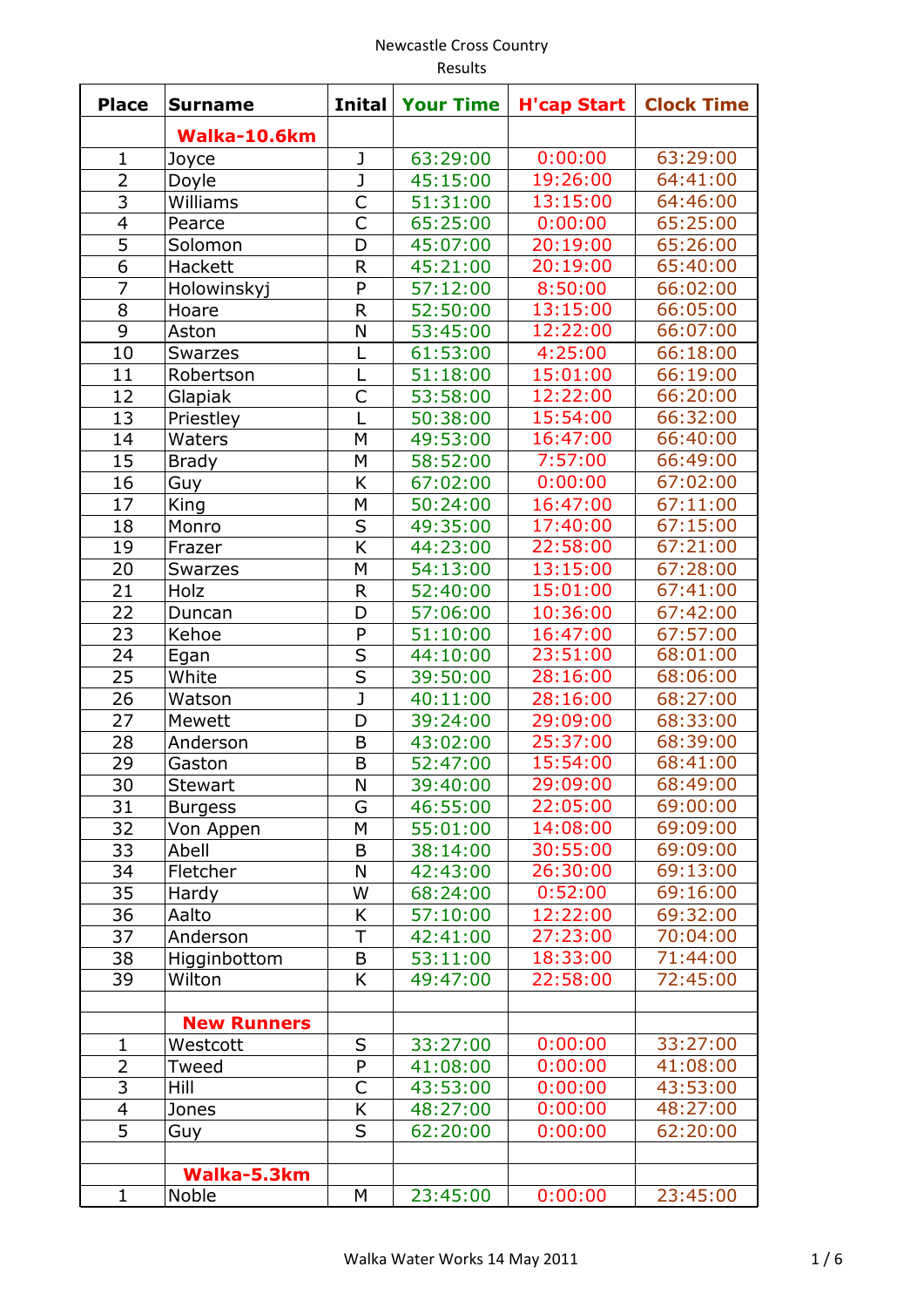| <b>Place</b>   | <b>Surname</b>  | <b>Inital</b>           | <b>Your Time</b> | <b>H'cap Start</b> | <b>Clock Time</b> |
|----------------|-----------------|-------------------------|------------------|--------------------|-------------------|
| 2              | Sanderson       | G                       | 24:43:00         | 5:38:00            | 30:21:00          |
| $\overline{3}$ | Carr            | N                       | 31:38:00         | 0:00:00            | 31:38:00          |
| $\overline{4}$ | Monro           | K                       | 29:36:00         | 2:10:00            | 31:46:00          |
| $\overline{5}$ | Fox             | G                       | 29:11:00         | 2:36:00            | 31:47:00          |
| $\overline{6}$ | Holland         | M                       | 24:52:00         | 6:56:00            | 31:48:00          |
| $\overline{7}$ | <b>Beverley</b> | G                       | 27:35:00         | 4:20:00            | 31:55:00          |
| $\overline{8}$ | Taylor          | $\overline{\mathsf{R}}$ | 29:47:00         | 2:10:00            | 31:57:00          |
| 9              | <b>Simmons</b>  | J                       | 27:13:00         | 4:45:00            | 31:58:00          |
| 10             | <b>Baldwin</b>  | B                       | 30:08:00         | 2:10:00            | 32:18:00          |
| 11             | Randall         | K                       | 31:54:00         | 0:26:00            | 32:20:00          |
| 12             | Mitchison       | R                       | 23:26:00         | 9:06:00            | 32:32:00          |
| 13             | Slomka          | Ť                       | 21:43:00         | 10:50:00           | 32:33:00          |
| 14             | Marquett        | L                       | 31:16:00         | 1:18:00            | 32:34:00          |
| 15             | Scott           | W                       | 32:35:00         | 0:00:00            | 32:35:00          |
| 16             | Hanna           | D                       | 24:51:00         | 7:45:00            | 32:36:00          |
| 17             | <b>Ellis</b>    | M                       | 20:55:00         | 11:42:00           | 32:37:00          |
| 18             | Curryer         | N                       | 32:26:00         | 0:26:00            | 32:52:00          |
| 19             | Robertson       | N                       | 32:01:00         | 0:52:00            | 32:53:00          |
| 20             | Davies          | R                       | 21:38:00         | 11:16:00           | 32:54:00          |
| 21             | Holland         | B                       | 30:19:00         | 2:36:00            | 32:55:00          |
| 22             |                 | S                       |                  | 4:20:00            | 32:57:00          |
|                | Carver          |                         | 28:37:00         |                    |                   |
| 23             | McCarthy        | T                       | 33:01:00         | 0:00:00            | 33:01:00          |
| 24             | Williams        |                         | 33:07:00         | 0:00:00            | 33:07:00          |
| 25             | Kavur           | M                       | 25:46:00         | 7:22:00            | 33:08:00          |
| 26             | Milford         | N                       | 24:54:00         | 8:15:00            | 33:09:00          |
| 27             | Marquett        | D                       | 27:55:00         | 5:15:00            | 33:10:00          |
| 28             | Ellis-White     | B                       | 24:57:00         | 8:15:00            | 33:12:00          |
| 29             | Hackett         | K                       | 31:03:00         | 2:10:00            | 33:13:00          |
| 30             | <b>Burns</b>    | S                       | 32:22:00         | 0:52:00            | 33:14:00          |
| 31             | Johnson         | D                       | 33:15:00         | 0:00:00            | 33:15:00          |
| 32             | <b>Davies</b>   | P                       | 24:10:00         | 9:06:00            | 33:16:00          |
| 33             | Clark           | J                       | 23:19:00         | 9:58:00            | 33:17:00          |
| 34             | Dawson          | D                       | 22:28:00         | 10:50:00           | 33:18:00          |
| 35             | Woodcock        | R                       | 32:57:00         | 0:26:00            | 33:23:00          |
| 36             | Lang            | M                       | 26:58:00         | 6:30:00            | 33:28:00          |
| 37             | Movigliatti     | A                       | 29:35:00         | 3:54:00            | 33:29:00          |
| 38             | Thomas          | V                       | 29:41:00         | 3:54:00            | 33:35:00          |
| 39             | Puller          | D                       | 28:21:00         | 5:15:00            | 33:36:00          |
| 40             | Isberg          | C                       | 33:39:00         | 0:00:00            | 33:39:00          |
| 41             | Lennon          | H                       | 32:50:00         | 0:52:00            | 33:42:00          |
| 42             | <b>Bradney</b>  | D                       | 17:41:00         | 16:02:00           | 33:43:00          |
| 43             | Milford         | J                       | 24:12:00         | 9:32:00            | 33:44:00          |
| 44             | Priestley       | E                       | 23:24:00         | 10:24:00           | 33:48:00          |
| 45             | Johnson         | P                       | 27:22:00         | 6:30:00            | 33:52:00          |
| 46             | Lennon          | J                       | 24:54:00         | 9:06:00            | 34:00:00          |
| 47             | Muir            | N                       | 24:35:00         | 9:32:00            | 34:07:00          |
| 48             | Frame           | R                       | 24:45:00         | 9:32:00            | 34:17:00          |
| 49             | Pryor           | S                       | 29:32:00         | 4:45:00            | 34:17:00          |
| 50             | Thompson        | J                       | 26:34:00         | 7:45:00            | 34:19:00          |
| 51             | Coombes         | Υ                       | 29:39:00         | 4:45:00            | 34:24:00          |
| 52             | Jordan          | M                       | 26:10:00         | 8:15:00            | 34:25:00          |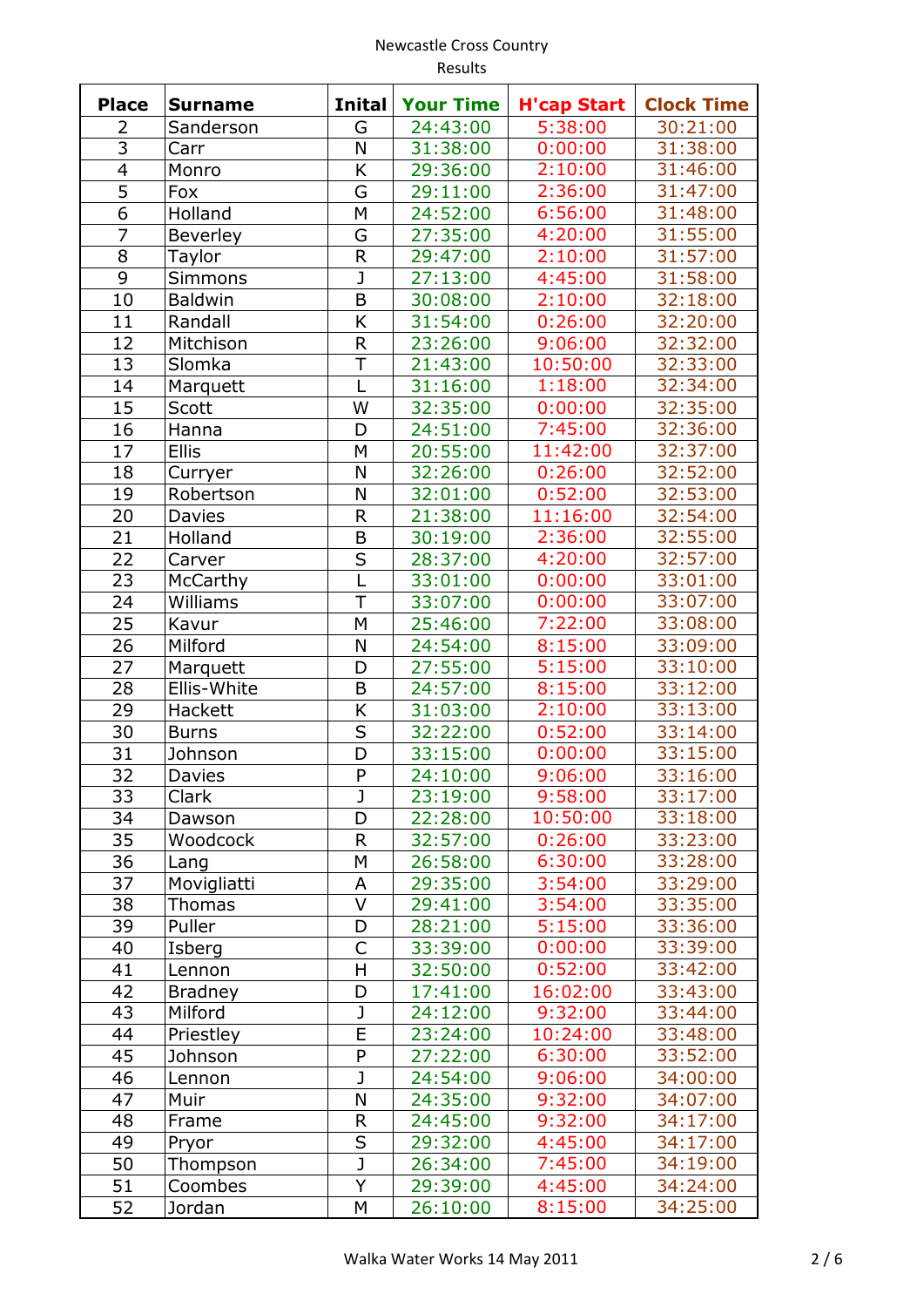|                | Results               |                         |                      |                    |                      |
|----------------|-----------------------|-------------------------|----------------------|--------------------|----------------------|
| <b>Place</b>   | <b>Surname</b>        | <b>Inital</b>           | <b>Your Time</b>     | <b>H'cap Start</b> | <b>Clock Time</b>    |
| 53             | <b>Brady</b>          | M                       | 18:24:00             | 16:02:00           | 34:26:00             |
| 54             | Dawson                |                         | 21:01:00             | 13:26:00           | 34:27:00             |
| 55             | King                  | N                       | 19:47:00             | 14:44:00           | 34:31:00             |
| 56             | Emslie                | $\mathsf{R}$            | 34:33:00             | 0:00:00            | 34:33:00             |
| 57             | Lilley                | M                       | 25:54:00             | 8:40:00            | 34:34:00             |
| 58             | Little                | M                       | 29:05:00             | 5:38:00            | 34:43:00             |
| 59             | Hartnett              | C                       | 21:52:00             | 13:00:00           | 34:52:00             |
| 60             | Wyborn                | K                       | 35:09:00             | 0:00:00            | 35:09:00             |
| 61             | Corbett               | $\mathsf{C}$            | 35:10:00             | 0:00:00            | 35:10:00             |
| 62             | Moore                 | L                       | 22:11:00             | 13:00:00           | 35:11:00             |
| 63             | Lilley                | D                       | 35:13:00             | 0:00:00            | 35:13:00             |
| 64             | Kelly-Moore           | Η                       | 26:41:00             | 8:40:00            | 35:21:00             |
| 65             | Wormington            | M                       | 19:23:00             | 16:02:00           | 35:25:00             |
| 66             | McDonald              | $\mathsf R$             | 36:55:00             | 0:00:00            | 36:55:00             |
| 67             | Ronan                 | Α                       | 36:56:00             | 0:00:00            | 36:56:00             |
| 68             | Quinn                 | S                       | 37:41:00             | 0:00:00            | 37:41:00             |
| 69             | Daly                  | A                       | 28:40:00             | 9:58:00            | 38:38:00             |
| 70             | Ward                  | L                       | 39:13:00             | 0:00:00            | 39:13:00             |
| 71             | Little                | E                       | 39:24:00             | 0:00:00            | 39:24:00             |
| 72             | <b>Bovill</b>         | D                       | 40:37:00             | 0:00:00            | 40:37:00             |
| 73             | Ferguson              | M                       | 48:06:00             | 0:00:00            | 48:06:00             |
|                |                       |                         |                      |                    |                      |
|                | <b>New Runners</b>    |                         |                      |                    |                      |
| $\mathbf{1}$   | Pearce                | J                       | 18:01:00             | 0:00:00            | 18:01:00             |
| $\overline{2}$ | Flint                 | L                       | 19:55:00             | 0:00:00            | 19:55:00             |
| $\overline{3}$ | Balogh                | Z                       | 20:06:00             | 0:00:00            | 20:06:00             |
| $\overline{4}$ | Coffey                | M                       | 21:37:00             | 0:00:00            | 21:37:00             |
| $\overline{5}$ | Lowrey                | T                       | 26:44:00             | 0:00:00            | 26:44:00             |
| 6              | Baloghne              | R                       | 31:56:00             | 0:00:00            | 31:56:00             |
| $\overline{7}$ | Balogh                | $\overline{\mathsf{R}}$ | 33:34:00             | 0:00:00            | 33:34:00             |
|                |                       |                         |                      |                    |                      |
|                | <b>Walka-3km</b>      |                         |                      |                    |                      |
| $\mathbf 1$    | McNeil                | L                       | 15:58:00             | 0:15:00            | 16:13:00             |
| $\overline{2}$ | Fox-Smith             | S                       | 16:37:00             | 0:00:00            | 16:37:00             |
| 3              | Frame                 | D                       | 14:11:00             | 3:00:00            | 17:11:00             |
| $\overline{4}$ | Maurer                | Η                       | 17:08:00             | 0:15:00            | 17:23:00             |
| $\overline{5}$ | Noble                 | E                       | 17:40:00             | 0:00:00            | 17:40:00             |
| 6              | Jamcotchian           | M                       | 17:43:00             | 0:15:00            | 17:58:00             |
| 7              | Daly                  |                         | 12:16:00             | 5:45:00            | 18:01:00             |
| 8              |                       | H                       | 16:38:00             | 1:30:00            | 18:08:00             |
| 9              | Curryer               | V                       | 18:09:00             | 0:00:00            |                      |
| 10             | Scotchmer<br>Wilson   | L                       | 16:26:00             | 1:45:00            | 18:09:00<br>18:11:00 |
| 11             |                       | С                       |                      | 0:00:00            | 18:13:00             |
|                | Frame                 | J                       | 18:13:00<br>14:14:00 |                    | 18:14:00             |
| 12<br>13       | <b>Boyce</b>          | S                       | 13:32:00             | 4:00:00<br>4:45:00 | 18:17:00             |
| 14             | Jamcotchian           | I                       | 13:48:00             | 4:30:00            |                      |
| 15             | Moore<br><b>Mills</b> | D                       |                      |                    | 18:18:00             |
|                |                       | K                       | 16:19:00             | 2:00:00<br>1:45:00 | 18:19:00<br>18:20:00 |
| 16             | Garnett               |                         | 16:35:00             |                    |                      |

 $\begin{array}{|c|c|c|c|c|}\n\hline\nL & 12:52:00 & 5:30:00\n\end{array}$ 

Watson E 13:06:00 5:15:00 18:21:00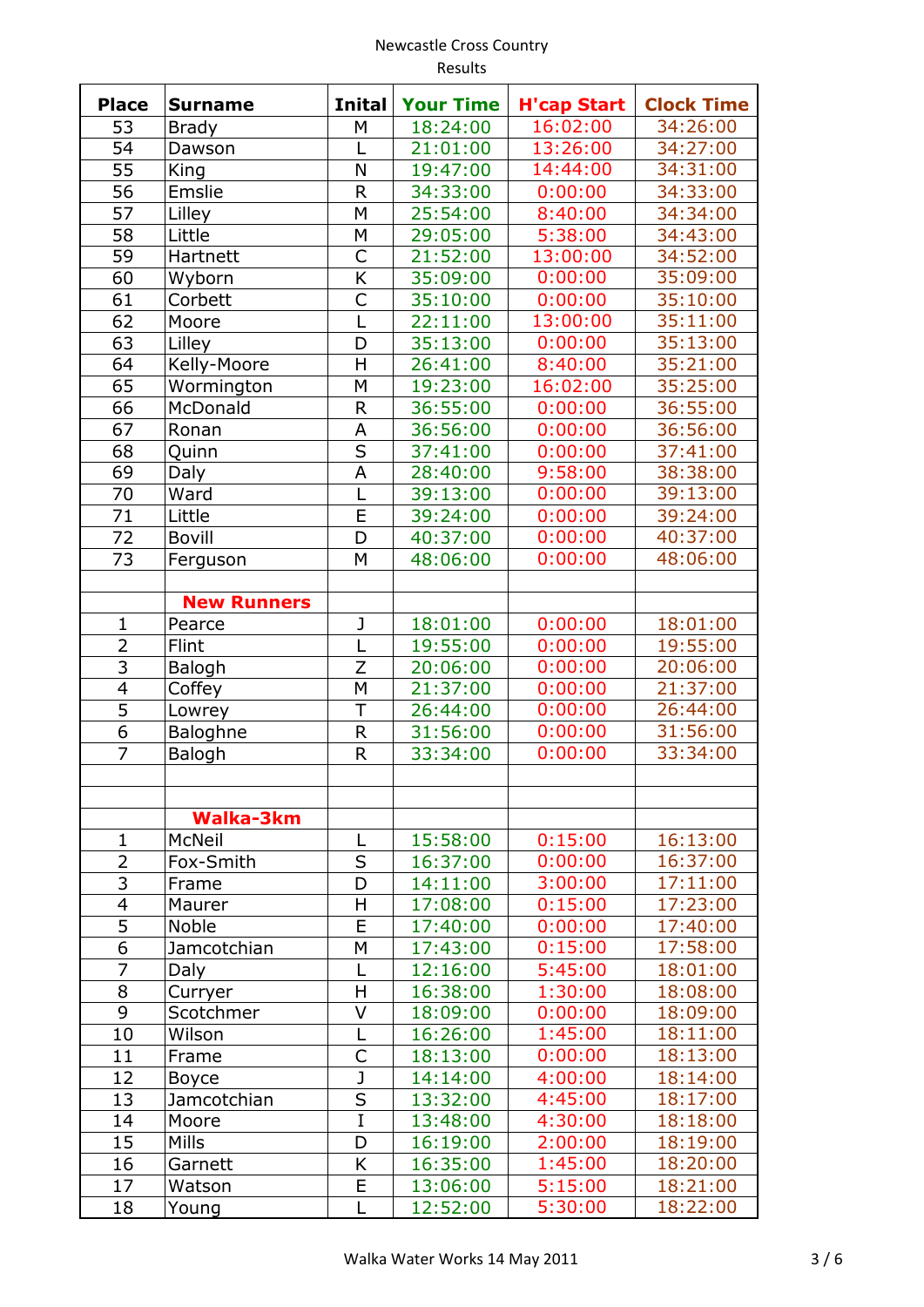#### Newcastle Cross Country Results

| <b>Place</b> | <b>Surname</b>   | <b>Inital</b>                      | <b>Your Time</b>     | <b>H'cap Start</b> | <b>Clock Time</b>    |
|--------------|------------------|------------------------------------|----------------------|--------------------|----------------------|
| 19           | Mitchison        | R                                  | 12:08:00             | 6:15:00            | 18:23:00             |
| 20           | Hillyard         | A                                  | 13:54:00             | 4:30:00            | 18:24:00             |
| 21           | Clark            | E                                  | 14:12:00             | 4:15:00            | 18:27:00             |
| 22           | Johnson          | S                                  | 15:43:00             | 2:45:00            | 18:28:00             |
| 23           | Rumbel           | J                                  | 17:29:00             | 1:00:00            | 18:29:00             |
| 24           | Hillyard         | G                                  | 18:30:00             | 0:00:00            | 18:30:00             |
| 25           | Coombes          | L                                  | 14:16:00             | 4:15:00            | 18:31:00             |
| 26           | Richards         | $\overline{\mathsf{C}}$            | 18:35:00             | 0:00:00            | 18:35:00             |
| 27           | Robinson         | J                                  | 13:53:00             | 4:45:00            | 18:38:00             |
| 28           | Young            | K                                  | 17:39:00             | 1:00:00            | 18:39:00             |
| 29           | Muir             | J                                  | 15:13:00             | 3:30:00            | 18:43:00             |
| 30           | Richards         | A                                  | 13:59:00             | 4:45:00            | 18:44:00             |
| 31           | Wilson           | L                                  | 16:30:00             | 2:15:00            | 18:45:00             |
| 32           | Price            | J                                  | 17:32:00             | 1:15:00            | 18:47:00             |
| 33           | <b>Bradbury</b>  | $\overline{\mathsf{s}}$            | 15:48:00             | 3:00:00            | 18:48:00             |
| 34           | Moore            | C                                  | 16:20:00             | 2:30:00            | 18:50:00             |
| 35           | Del Caro         | G                                  | 12:07:00             | 6:45:00            | 18:52:00             |
| 36           |                  | A                                  | 18:54:00             | 0:00:00            | 18:54:00             |
| 37           | Rumbel<br>Rumbel | $\mathsf{R}$                       | 18:55:00             |                    | 18:55:00             |
| 38           |                  | A                                  | 11:27:00             | 0:00:00            | 18:57:00             |
| 39           | Clark            | D                                  |                      | 7:30:00            | 18:59:00             |
| 40           | Rumbel           | $\overline{\mathsf{F}}$            | 16:44:00<br>14:15:00 | 2:15:00<br>4:45:00 | 19:00:00             |
|              | Karn             | C                                  |                      | 8:00:00            | 19:01:00             |
| 41<br>42     | Lang<br>Watson   | N                                  | 11:01:00<br>12:32:00 | 6:30:00            | 19:02:00             |
| 43           |                  | Z                                  |                      |                    |                      |
|              | Bradbury         | C                                  | 12:05:00             | 7:00:00<br>6:45:00 | 19:05:00<br>19:06:00 |
| 44           | Galbraith        | G                                  | 12:21:00             |                    | 19:08:00             |
| 45           | Holland          | T                                  | 14:08:00             | 5:00:00            |                      |
| 46           | Muir             | $\overline{\mathsf{S}}$            | 11:24:00             | 7:45:00            | 19:09:00             |
| 47           | Moore            | $\overline{\overline{\mathsf{H}}}$ | 12:25:00             | 6:45:00            | 19:10:00             |
| 48           | Longmuir         |                                    | 11:26:00             | 7:45:00            | 19:11:00             |
| 49           | Little           | $\overline{B}$                     | 17:44:00             | 1:30:00            | 19:14:00             |
| 50           | <b>Barron</b>    | L                                  | 16:00:00             | 3:15:00            | 19:15:00             |
| 51           | Barron           | S                                  | 14:46:00             | 4:30:00            | 19:16:00             |
| 52           | Robinson         | K                                  | 18:32:00             | 0:45:00            | 19:17:00             |
| 53           | Coombes          | C                                  | 15:18:00             | 4:00:00            | 19:18:00             |
| 54           | Hunt             | M                                  | 13:04:00             | 6:15:00            | 19:19:00             |
| 55           | Clark            | $\sf S$                            | 15:06:00             | 4:15:00            | 19:21:00             |
| 56           | Andrews          |                                    | 15:54:00             | 3:30:00            | 19:24:00             |
| 57           | Monro            | M                                  | 18:25:00             | 1:00:00            | 19:25:00             |
| 58           | Karn             | C                                  | 12:11:00             | 7:15:00            | 19:26:00             |
| 59           | Sloan            | N                                  | 19:31:00             | 0:00:00            | 19:31:00             |
| 60           | Sloan            | D                                  | 19:38:00             | 0:00:00            | 19:38:00             |
| 61           | Frame            | K                                  | 12:46:00             | 7:00:00            | 19:46:00             |
| 62           | Doley            | H                                  | 14:02:00             | 5:45:00            | 19:47:00             |
| 63           | Sloan            | C                                  | 19:51:00             | 0:00:00            | 19:51:00             |
| 64           | Daly             | I                                  | 11:41:00             | 8:15:00            | 19:56:00             |
| 65           | Price            | K                                  | 13:28:00             | 6:30:00            | 19:58:00             |
| 66           | Williams         | C                                  | 14:45:00             | 5:40:00            | 20:25:00             |
| 67           | Monro            | I                                  | 20:37:00             | 0:00:00            | 20:37:00             |
| 68           | Jamcotchian      | С                                  | 20:51:00             | 0:00:00            | 20:51:00             |
| 69           | Ward             | $\mathsf{C}$                       | 16:07:00             | 4:45:00            | 20:52:00             |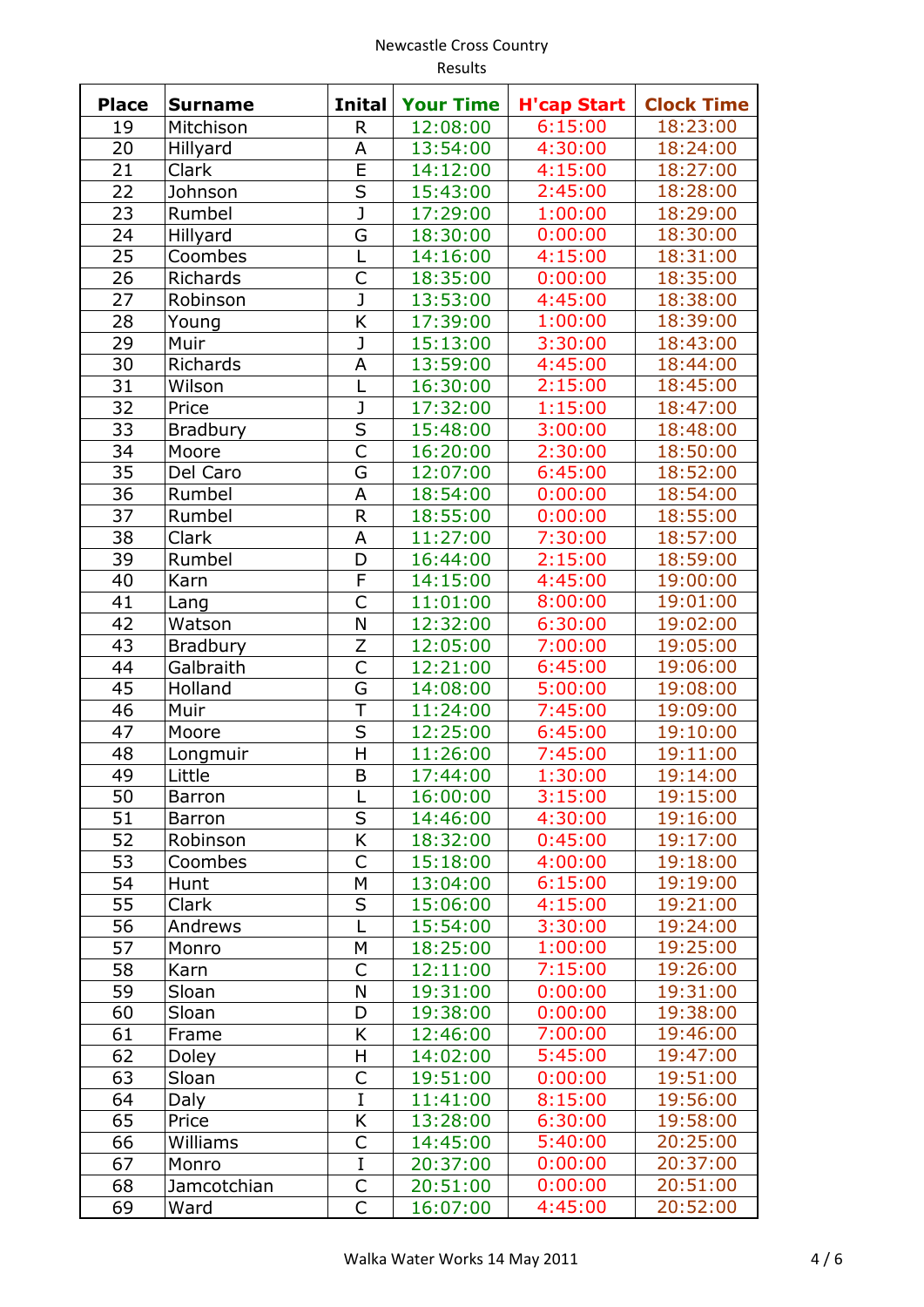|                         | <b>INCWLASLIC CLUSS CUUITLI Y</b><br>Results |                                    |                  |                    |                   |  |
|-------------------------|----------------------------------------------|------------------------------------|------------------|--------------------|-------------------|--|
| <b>Place</b>            | <b>Surname</b>                               | <b>Inital</b>                      | <b>Your Time</b> | <b>H'cap Start</b> | <b>Clock Time</b> |  |
| 70                      | McClenahan                                   | J                                  | 20:55:00         | 0:00:00            | 20:55:00          |  |
| 71                      | Andrews                                      | A                                  | 20:57:00         | 0:00:00            | 20:57:00          |  |
| 72                      | Howe                                         | B                                  | 21:49:00         | 0:00:00            | 21:49:00          |  |
| 73                      | Puller                                       | Υ                                  | 22:07:00         | 0:00:00            | 22:07:00          |  |
| 74                      | Rumbel                                       | I                                  | 22:17:00         | 0:00:00            | 22:17:00          |  |
| 75                      | Little                                       | N                                  | 22:18:00         | 0:00:00            | 22:18:00          |  |
| 76                      | Rumbel                                       | Κ                                  | 22:19:00         | 0:00:00            | 22:19:00          |  |
| 77                      | Priestley                                    | Ċ                                  | 22:57:00         | 0:00:00            | 22:57:00          |  |
| 78                      | Priestley                                    | M                                  | 22:58:00         | 0:00:00            | 22:58:00          |  |
| 79                      | Gaston                                       | J                                  | 22:59:00         | 0:00:00            | 22:59:00          |  |
| 80                      | Priestley                                    | D                                  | 22:59:00         | 0:00:00            | 22:59:00          |  |
| 81                      | Jamcotchian                                  | D                                  | 23:04:00         | 1:30:00            | 24:34:00          |  |
| 82                      | Rumbel                                       | R                                  | 24:41:00         | 0:00:00            | 24:41:00          |  |
| 83                      | Beverley                                     | J                                  | 24:58:00         | 0:00:00            | 24:58:00          |  |
| 84                      | Curryer                                      | L                                  | 25:16:00         | 0:00:00            | 25:16:00          |  |
| 85                      | Marquett                                     | J                                  | 29:06:00         | 0:00:00            | 29:06:00          |  |
| 86                      | Ward                                         | E                                  | 29:40:00         | 0:00:00            | 29:40:00          |  |
| 87                      | <b>McNeil</b>                                | N                                  | 30:51:00         | 0:00:00            | 30:51:00          |  |
| 88                      | McNeil                                       | M                                  | 30:57:00         | 0:00:00            | 30:57:00          |  |
| 89                      | McNeil                                       | D                                  | 34:49:00         | 0:00:00            | 34:49:00          |  |
|                         |                                              |                                    |                  |                    |                   |  |
|                         | <b>New Runners</b>                           |                                    |                  |                    |                   |  |
| 1                       | Arden                                        | H                                  | 10:40:00         | 0:00:00            | 10:40:00          |  |
| $\overline{2}$          | Balogh                                       | A                                  | 11:32:00         | 0:00:00            | 11:32:00          |  |
| 3                       | Lowrey                                       | K                                  | 12:52:00         | 0:00:00            | 12:52:00          |  |
| $\overline{\mathbf{4}}$ | Ford                                         | Z                                  | 12:53:00         | 0:00:00            | 12:53:00          |  |
| 5                       | Tweed                                        | J                                  | 13:58:00         | 0:00:00            | 13:58:00          |  |
| 6                       | Coleman                                      | S                                  | 14:42:00         | 0:00:00            | 14:42:00          |  |
| $\overline{7}$          | Reid                                         | $\overline{\overline{\mathsf{C}}}$ | 14:54:00         | 0:00:00            | 14:54:00          |  |
| 8                       | Gerakiteys                                   | С                                  | 14:55:00         | 0:00:00            | 14:55:00          |  |
| 9                       | Tweed                                        |                                    | 16:08:00         | 0:00:00            | 16:08:00          |  |
| 10                      | Webb                                         | J                                  | 17:13:00         | 0:00:00            | 17:13:00          |  |
| 11                      | Morgan                                       | N                                  | 17:43:00         | 0:00:00            | 17:43:00          |  |
| 12                      | Marendy                                      | Κ                                  | 18:51:00         | 0:00:00            | 18:51:00          |  |
| 13                      | Morgan                                       | Α                                  | 20:09:00         | 0:00:00            | 20:09:00          |  |
| 14                      | Morgan                                       | P                                  | 21:23:00         | 0:00:00            | 21:23:00          |  |
| 15                      | Pearce                                       | Α                                  | 28:38:00         | 0:00:00            | 28:38:00          |  |
| 16                      | Pearce                                       | M                                  | 28:39:00         | 0:00:00            | 28:39:00          |  |
| 17                      | Cox                                          | G                                  | 28:40:00         | 0:00:00            | 28:40:00          |  |
| 18                      | Cox                                          | T                                  | 28:41:00         | 0:00:00            | 28:41:00          |  |
| 19                      | McCarthy                                     | G                                  | 29:05:00         | 0:00:00            | 29:05:00          |  |
| 20                      | Morgan                                       | N                                  | 30:17:00         | 0:00:00            | 30:17:00          |  |
| 21                      | Morgan                                       | L                                  | 30:24:00         | 0:00:00            | 30:24:00          |  |
|                         |                                              |                                    |                  |                    |                   |  |
|                         |                                              |                                    |                  |                    |                   |  |
|                         |                                              |                                    |                  |                    |                   |  |

**3km Walk**

Ξ

Ξ Ξ

> 1 | Buckley | P | 24:32:00 2 | Curryer | K | 25:59:00 3 | Barron | M | 26:31:00 Barron M 26:32:00